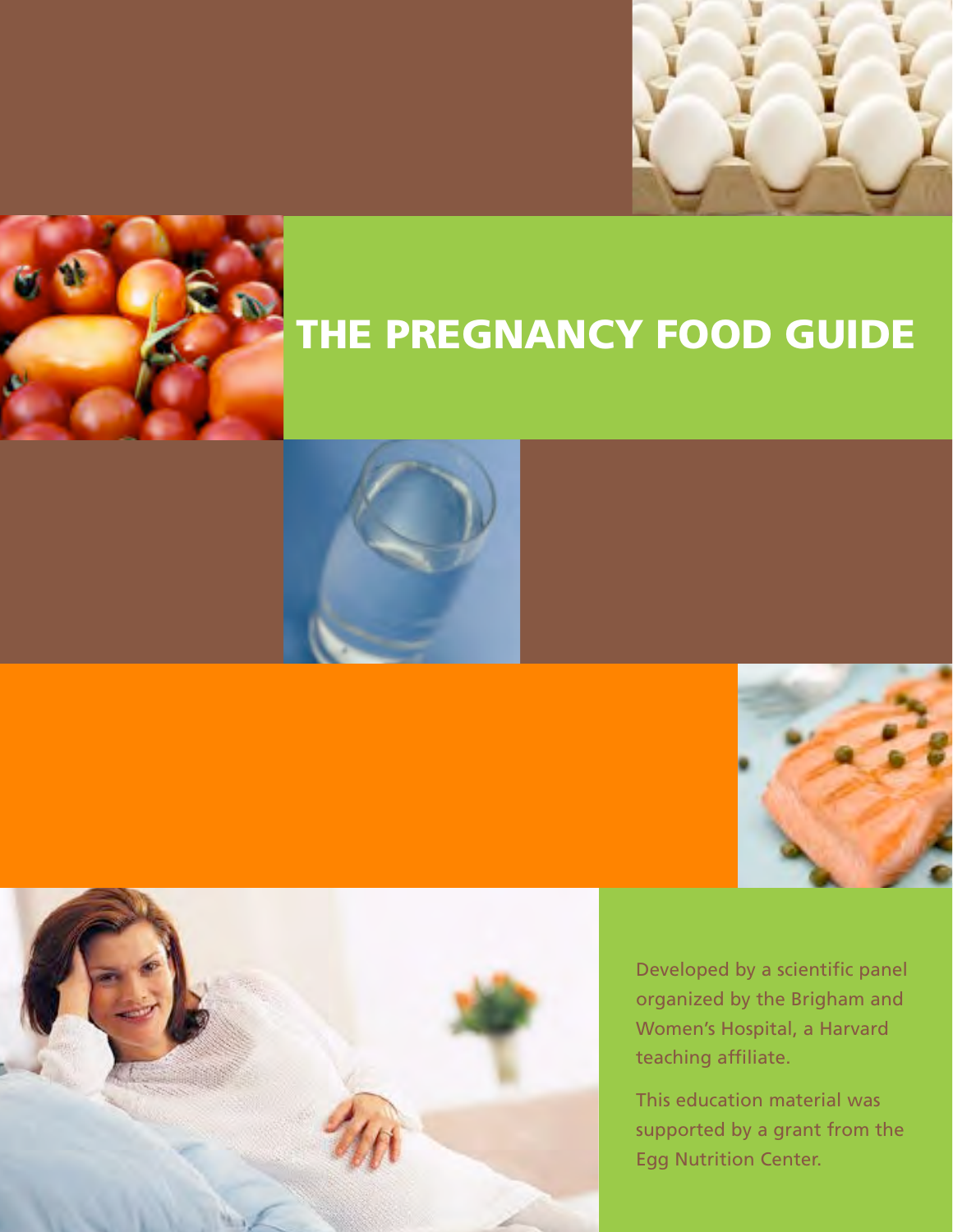

#### Introduction

What you choose to eat when you're pregnant may influence you and your baby's health now and for years to come. Pregnancy is a good time to review your nutrition.

#### Weight Gain

 $\mathbb{R}$  Steady, gradual weight gain achieved through balanced and healthy nutrition is best for you and your baby

 $\bullet$  Pregnancy is not a time to lose weight

 $\bullet$  Consult with a health care provider right away if you have nausea, vomiting, lose your appetite or lose weight





**Stay energized. Include p rotein (like egg, poultry or fish), carbohydrate (like fruit, vegetables or** cereal) and healthy fat **(like olive oil or nuts) in e v e ry meal & snack**

**While awake, try to eat**  every three hours

**Enjoy healthy foods first and plan for an occasional treat** 

**Drink plenty of water; Limit soda, coffee, juice drinks and other sweetened beverages**

**Try to be physically active at least 30 minutes each day. Avoid exercising on your back** 

**Every** pregnancy is **unique; Consult with a re g i s t e red dietitian (R.D.) for your personal nutrition needs**

**Eat enough for a healthy weight gain but you do not need to "eatfor two"**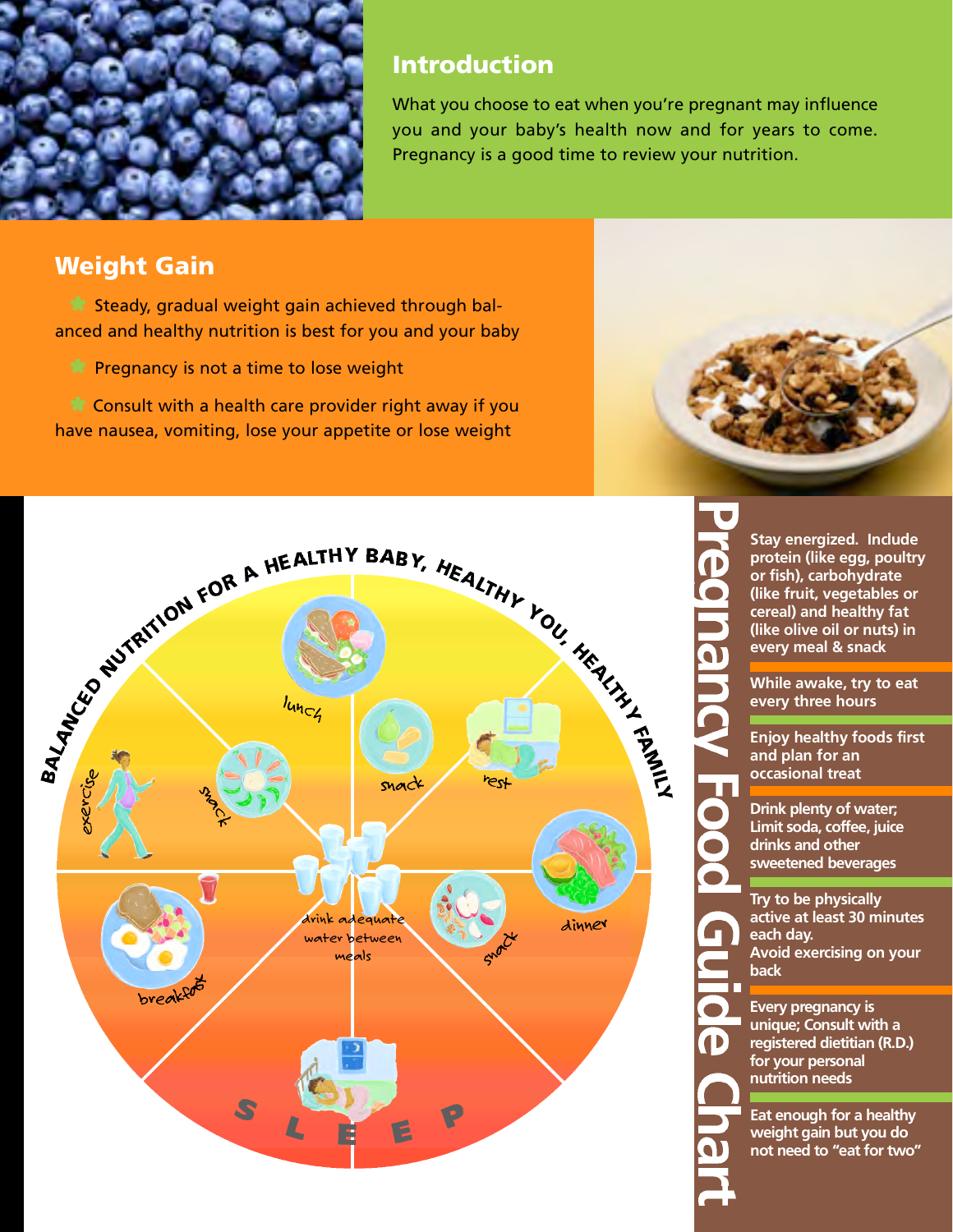### **Sample Meals** and Snacks

#### **BREAKFAST**

- Whole grain cereal with berries, low fat milk *o r*
- Low fat yogurt and granola, orange juice *o r*
- Hard cooked egg, 2 slices whole grain toast, cut oranges, tomato juice

#### **SNACKS**

- Pudding with nuts
	- or
- Low fat yogurt with fruit *o r*
- Hummus with carrots



#### **LUNCH**

- Turkey sandwich with lettuce, tomato on whole grain bread, low fat yogurt, apple,
- Taco with low fat cheese, greens, tomatoes and a side of beans, banana
- · 1 slice pizza, salad, watermelon

#### **SNACKS**

- Peanut butter on apples
- Low fat cheese and crackers
- Small handful of nuts and raisins

#### **DINNER**

- Chicken, rice and beans, carrots, green salad *o r*
- Fish, broccoli, sweet potato, three bean salad *o r*

#### **SNACKS**

- Hard cooked egg with carrot sticks *o r*
- Whole grain cereal with low fat milk and berries
	- *o r*
- Low fat cheese and pear
- Tofu, bowl of vegetables, buckwheat noodles, cucumber and tomato salad

#### **Estimating Portion Sizes**

 $FIST = 1 CUP$ (1 serving of cereal)

 $HANDFUL = 1 OR 2 OZ.$ (1 serving of nuts)

 $PALM = 3$  OZ. (1 serving of meat or fish)



THUMB TIP = 1 TSP (1 serving mayonnaise)

 $THUMB = 1 OZ$ (1 serving cheese)

# Food Groups Healthy Protein

 $\bullet$  Good sources of protein are chicken, turkey, fish, low fat dairy products, eggs, beans, nuts, peanut butter, lean meat, tofu

Fish – Eat about 12 ounces, 2 average meals, a week of a variety of fish and shellfish that are lower in mercury. Five of the most commonly eaten fish that are low in mercury are shrimp, canned light tuna, salmon, pollock and catfish.

If you are not able to eat fish or choose not to, try eating other sources of DHA including walnuts, wheat germ, canola oil, flaxseed oil and omega 3 enriched eggs or consider taking a supplement with DHA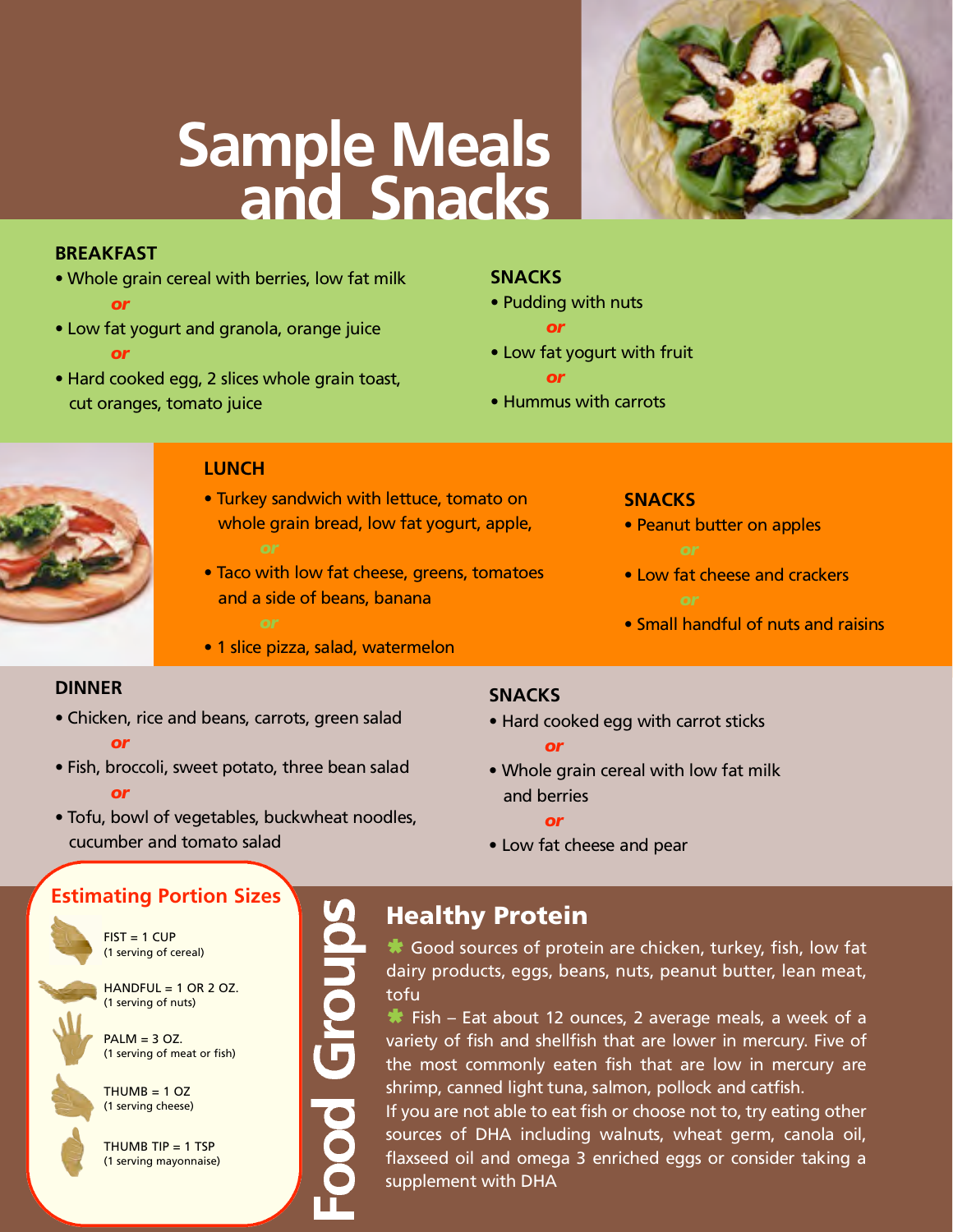#### Healthy Fats

**DE** Pregnant and breastfeeding women need healthy fats for baby's development

 $\bullet\bullet$  Eat healthy fats throughout the day such as fats found in olive and canola oil, fatty fish (salmon, herring and sardines), avocados, peanut butter, salad dressings, nuts and seeds

 $\bullet\bullet$  Avoid trans fat or foods with "hydrogenated or partially hydrogenated fat" (like many packaged and processed foods, fried foods and fast foods)

 $\bullet\hspace{0.1mm}$  Limit saturated fat (like butter, lard, whole milk dairy products, high fat meats such as sausage and bacon)

#### Healthy Carbohydrates

 $\bullet$  Fruits and vegetables are healthy sources of carbohydrates. Eat them often and throughout the day. Try for five to nine servings a day. Eat dark and brightly colored fruits and vegetables because they are richer sources of vitamins and minerals. Choose whole fruit rather than juice whenever possible. Frozen and canned fruits and vegetables are acceptable. However, canned fruits in syrup are higher in sugar and canned vegetables are higher in salt.

 $\mathbb{R}$  Eat whole grain products including whole wheat bread, oatmeal, brown rice, whole grain pasta, seeded rye, barley, quinoa, wheat berries, bulgur, millet and kasha. Limit instant grains and refined carbohydrates (like cookies, soda, instant rice and instant oatmeal)

#### Fluid

- $\bullet$  Drink enough water to never feel thirsty and so urine is light in color
- $\mathbb R$  Choose pasteurized low fat milk and lightly flavored waters
- $\mathbf{\hat{x}}$  Limit juices and other sweetened beverages, which are high in calories



## **Food Safety and Preparation**



When you're pregnant, you're at an increased risk for foodborne illness because hormonal changes during pregnancy weaken your immune system.

- $\bullet$  Remember to:
	- Wash your hands before and after food preparation
	- Cook well and properly handle meat, fish, eggs and poultry. Eggs should be cooked until firm.
	- Wash fruits and vegetables well

#### $\star$  Avoid:

- Unpasteurized brie, feta, camembert, blue cheese and all soft cheeses
- Shark, swordfish, king mackerel, tilefish and solid white albacore tuna because they contain mercury\*
- Unpasteurized milk and juice
- Cold cuts (unless reheated to steaming hot)
- Cooked foods and foods requiring refrigeration that have been left unrefrigerated for more than two hours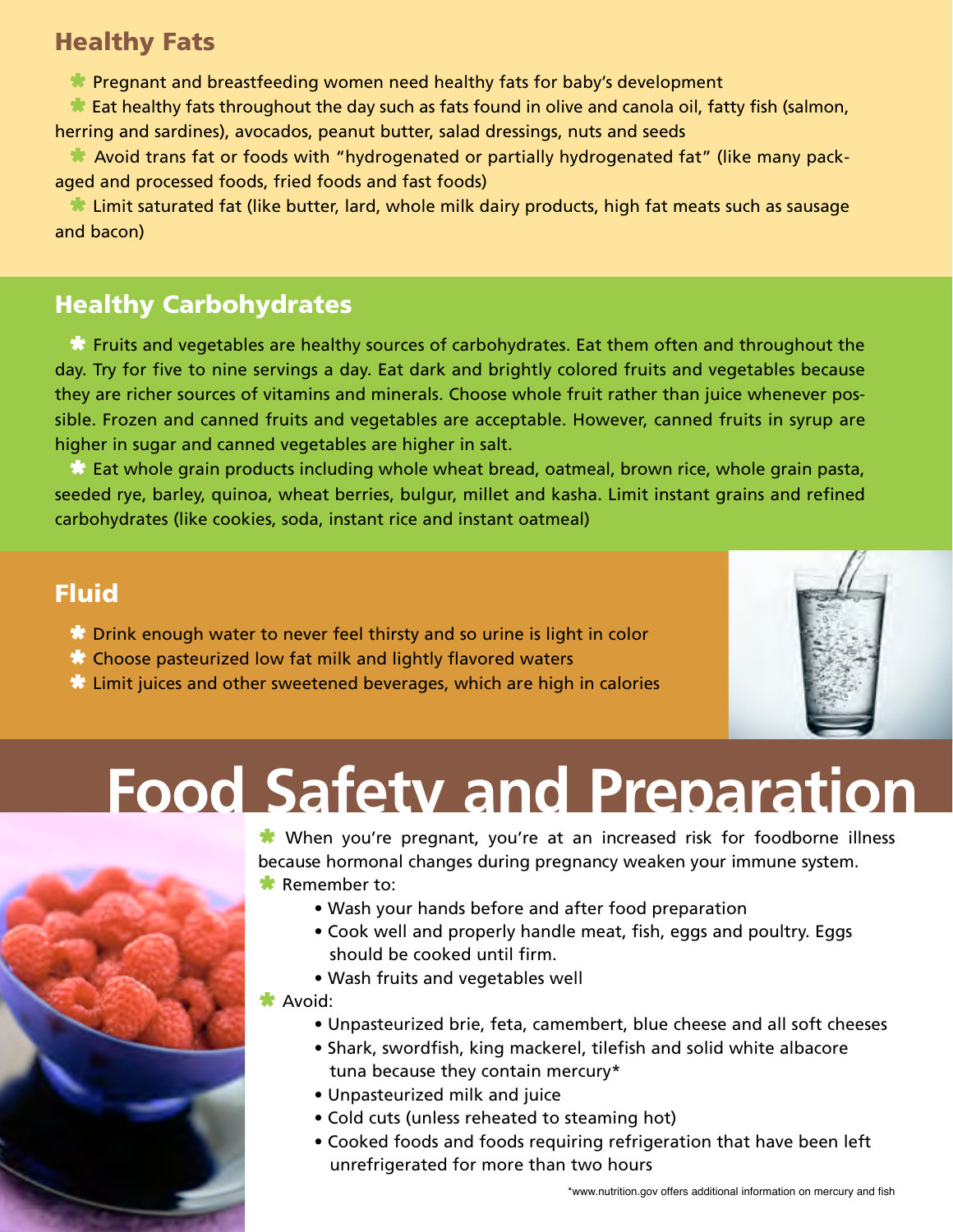

#### Nausea and Vomiting

- $\mathbf{\hat{x}}$  Pregnancy isn't a time to lose weight. Consult with a health care provider right away if you have vomiting, lose your appetite or lose weight.
- $\mathbb{R}$  Don't stop eating. Try different textures (such as smooth pudding or a crunchy cereal) and experiment with different tastes (such as sweet, salty or spicy). Pleasant smells such as lemons or orange peels may help reduce nausea.
- $\mathbf{\mathbf{\mathbf{\mathsf{X}}}}$  Stay hydrated (try lemonade or ginger tea).

#### **Breastfeeding**

- $\bigstar$  Breast milk is the perfect food for babies
- $\star$  Most women will produce sufficient milk even if their diet is not perfect
- $\bigstar$  The same nutrition recommendations apply to pregnant and nursing mothers: Eat well and stay hydrated
- $\bigstar$  Prenatal vitamins have more iron than breastfeeding mothers need. Breastfeeding women should consider taking a multivitamin-mineral supplement for non-pregnant women

#### Multivitamin and Mineral **Supplements**

 $\mathbf{\mathbf{\hat{x}}}$  If you're planning to become pregnant, take a multivitamin and mineral supplement that includes at least 400 mcg of folic acid (to prevent birth defects) and 200-400 IU of Vitamin D

**W** Once you're pregnant, ask for a prenatal vitamin and mineral supplement that includes 220 mcg of iodine and does not contain more than 30 mg of iron, unless your health care provider specifies otherwise

**X** Check the package insert or ask your pharmacist to ensure the vitamin and mineral supplements meet recommendations

 $\bullet$  Take multivitamin and mineral supplements with meals to avoid stomach upset

 $\mathbf{\mathcal{R}}$  Many dietary and herbal supplements are not safe during pregnancy

 $\mathbf{R}$  To get the calcium you need, drink 2-3 cups of skim or low fat milk a day. If you can not or choose not to get your needed calcium through food, take a calcium supplement

#### **Choline**

When consumed during pregnancy, choline may promote brain development and memory function early in life. The richest sources of choline are eggs, beef liver and chicken liver. One egg provides about half the recommended daily intake of choline for pregnant women.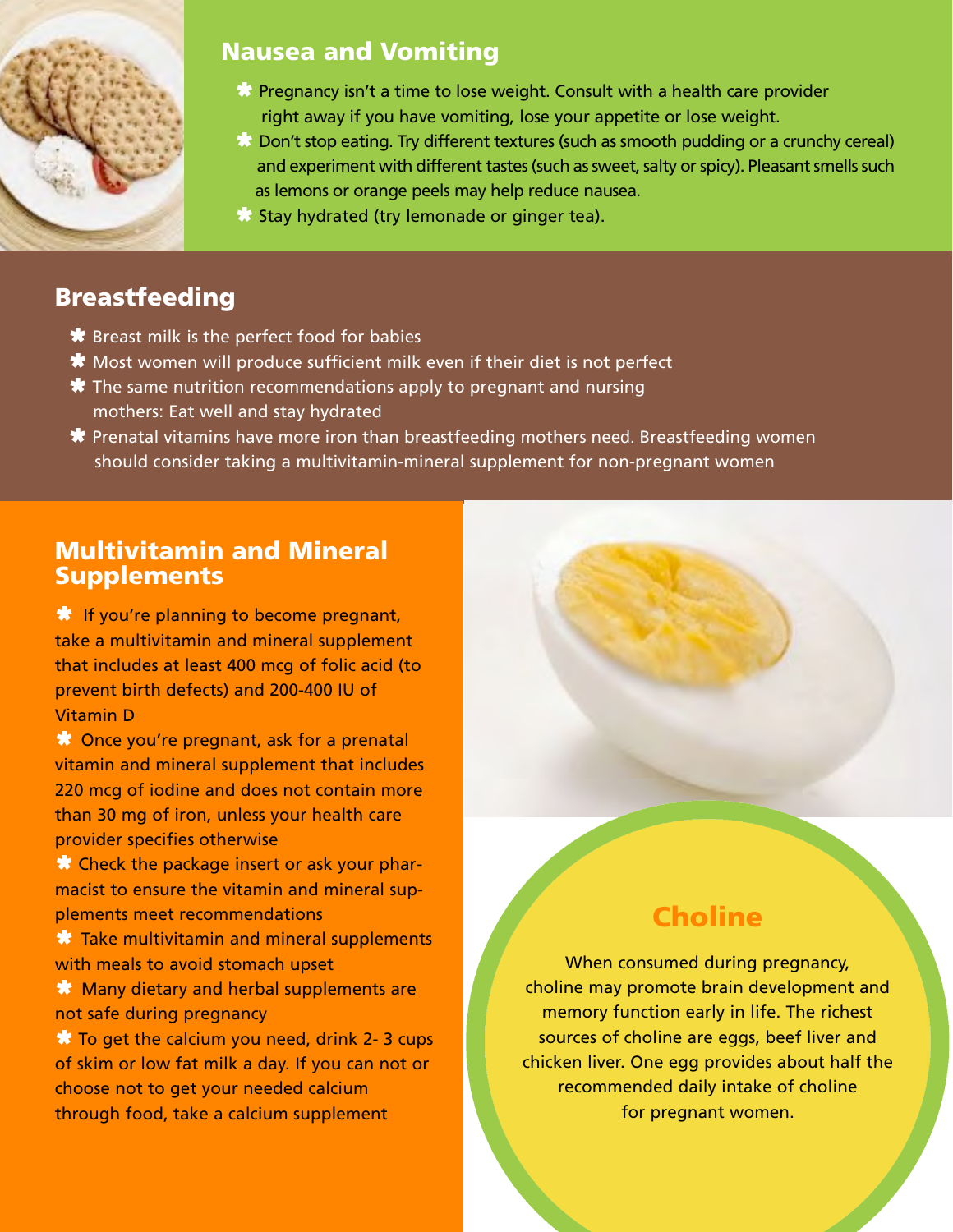

Salt does not need to be restricted in pregnancy for most women. Foods that are less processed will contain less salt. To avoid excessive salt, limit intake of highly processed foods such as canned soups, boxed pasta and rice mixes, salted snacks, and salty seasonings.



## **Dining<br>Out**

Eating out can be challenging especially when you are trying to eat healthy. Portion control is key since the servings at most restaurants are oftentimes 2 to 3 times larger than at home. Use the portion guide available on page 3. Selecting the right restaurant and planning ahead are important ways to eat out more healthfully.

- $\bigstar$  Choose lean meats that are baked, broiled, or grilled
- $\bigstar$  Include vegetables and a whole grain starch like brown rice or whole wheat pasta
- **\*** Drink low fat milk as a beverage whenever possible
- $\bigstar$  Enjoy a fresh fruit cup for dessert
- $\bigstar$  Limit foods that are fried and prepared in butter or cream sauces
- $\bigstar$  Be mindful of the calories from the bread basket.



#### Sample Healthy Meals Out

- $\mathbb{R}$  Grilled chicken on salad greens with dressing on the side
- $\mathbb R$  Turkey breast with lettuce and tomato on a whole wheat roll-up
- $\mathbf{\mathcal{R}}$  2 slices of vegetarian pizza with a side green salad
- $\mathbf{\mathbf{\mathcal{R}}}$  Beef, chicken, or shrimp fajitas
- $\mathbb{R}$  Chicken or seafood stir-fry and specify "light on the oil and sauces."